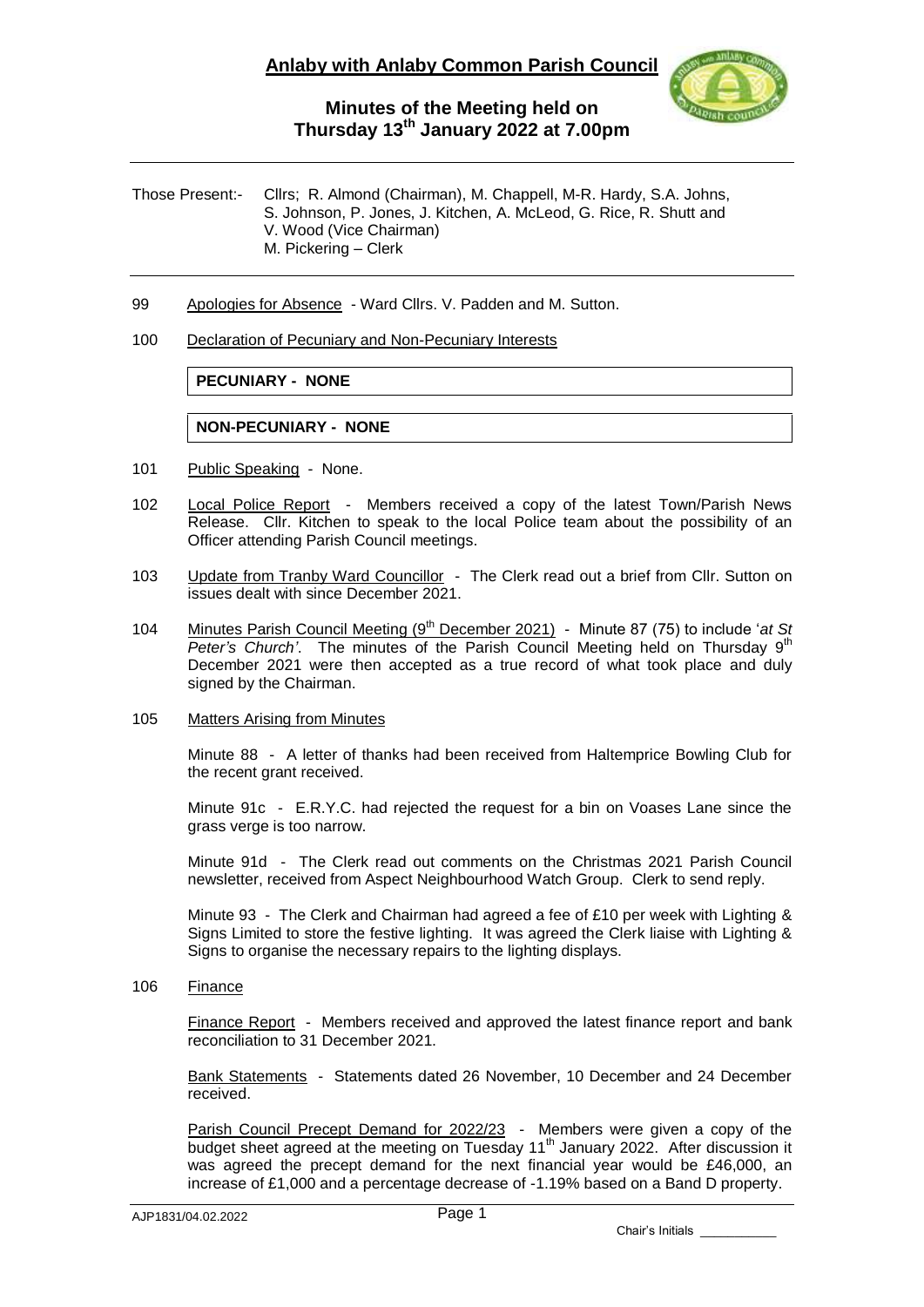

# **Minutes of the Meeting held on Thursday 13th January 2022 at 7.00pm**

## 107 Parish Council Cheques & Standing Orders - The following cheques were approved:-

| <b>CHEQUE</b><br>NO.                           | <b>DETAILS</b>                                               | <b>AMOUNT</b> | <b>VAT</b><br><b>AMOUNT</b> |
|------------------------------------------------|--------------------------------------------------------------|---------------|-----------------------------|
| 13TH JANUARY 2022                              |                                                              |               |                             |
| 011936                                         | Mrs. A. Pickering (Pay/Petrol/Expenses/Home<br>Working)      | £961.01       | Nil                         |
| 011937                                         | Postage                                                      | £36.78        | Nil                         |
| 011938                                         | <b>HM Revenue &amp; Customs</b>                              | £634.56       | Nil                         |
| 011939                                         | Microsoft 365 Personal                                       | £5.99         | £1.00                       |
| 011940                                         | Vision Print (20 x ALPs Tabards with logo)                   | £149.00       | Nil                         |
| <b>PAYMENTS BY STANDING ORDER/DIRECT DEBIT</b> |                                                              |               |                             |
| 14.01.22                                       | East Riding Pension Fund - Contribution<br>Employer/Employee | £261.34       | Nil                         |

- 108 Recommendations by the Parish Council to the East Riding of Yorkshire Council on Planning Applications 13<sup>th</sup> January 2022
	- FULL PLANNING PERMISSION Relocation of wooden climbing frame from side to rear garden – 43 Lowfield Road, Anlaby - **No observations.**
	- $\triangleright$  FULL PLANNING PERMISSION Erection of single storey extension to side and rear and construction of flat roof to replace pitched roof over existing area of extension - 2A Lowfield Road, Anlaby – **No observations.**
	- $\triangleright$  FULL PLANNING PERMISSION Erection of single storey extension to side and rear and erection of outbuilding to rear following demolition of existing garage - 21 Windsor Avenue, Anlaby – **No observations.**
	- $\triangleright$  FULL PLANNING PERMISSION Erection of building consisting of 18 supported living/retirement apartments with associated parking - St Mary's Care Centre, Beverley Road, Anlaby – **Recommend approval. We would like to see as many trees as possible retained.**
	- $\triangleright$  FULL PLANNING PERMISSION Change of use from public house to 2 shop units, including installation of shop fronts and conversion of 1 flat into 2 flats including construction of balconies over existing flat roof – The Red Lion, 13 Wilson Street, Anlaby – **Recommend approval but we feel there is insufficient parking for two flats and two shops.**
- 109 Update from Working Groups
	- a) Community Events
		- Update Men in Sheds Haltemprice Cllr. Rice briefed members on recent activity at the Men in Sheds facility. The facility is now open Mondays, Wednesdays and Fridays.

Queen's Platinum Jubilee 2022 - It was agreed to purchase H M Queen Elizabeth II Die Stamped Platinum Jubilee Commemorative Coins in display cases for the children at the three schools in the parish. Cllr. Johns to look at prices for flags/bunting, for discussion at the next meeting.

The Queen's Platinum Jubilee Community Fund 2022 - E.R.Y.C. had established a new small grant fund (approximately £30,000) to support communities across the East Riding with Platinum Jubilee celebrations. The Clerk was asked to apply for the maximum £500, towards the purchase of the Commemorative coins and display cases.

Provision of Defibrillators - Ongoing, nothing to report at present.

Anlaby in Bloom - Ongoing, nothing to report at present. Clerk to enquire with E.R.Y.C. about the possibility of watering planters/baskets.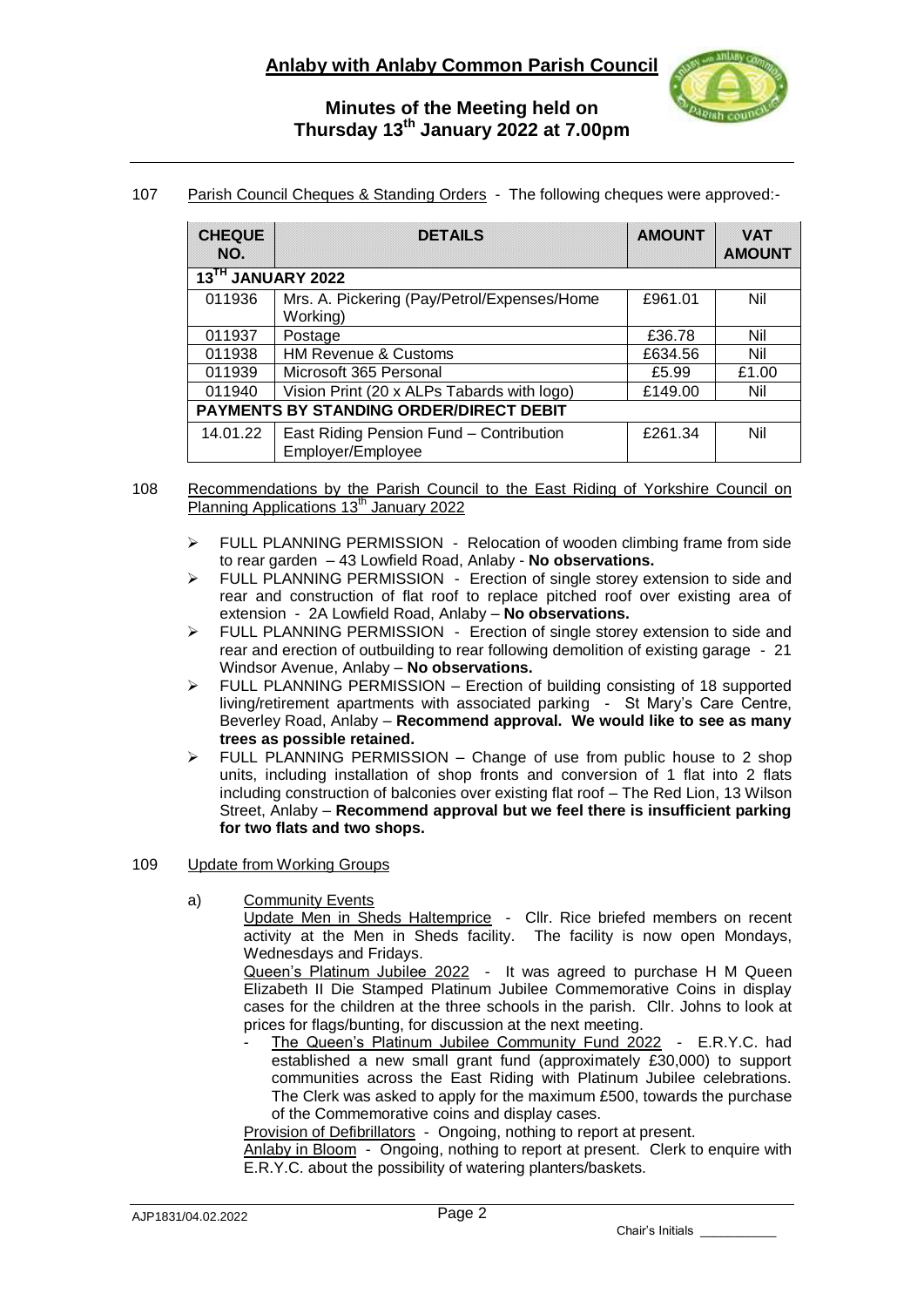

## **Minutes of the Meeting held on Thursday 13th January 2022 at 7.00pm**

- b) Environment Anlaby Common - Dog walkers, geese, deer and herons had been seen on the common.
- c) Safety, Street Scene and Facilities Village Signs - A quote to purchase three additional village signs for Woodland Drive, Beverley Road and Maplewood/Springhead Lane had been received from Heritage Forge Company, £4482.00. Clerk to obtain up to date price from Warcups Construction Ltd to install the signs if it is agreed to go ahead with the purchase.
- d) Communication Clerk to find out when the Christmas 2021 newsletter was delivered to Maplewood Avenue and Nunburnholme Park, Anlaby Common.
- e) Administration Nothing to report.

### 110 East Riding of Yorkshire Issues

Enhanced Partnership Plan and Scheme Consultation with Parish Transport Champions - The East Riding of Yorkshire Council has decided to prepare a single Enhanced Partnership Plan and Scheme for the East Riding of Yorkshire. It will provide details for the proposals of improved bus services. The scheme, when signed is legally binding on Operators, The Council and other parties where appropriate. The timeline set by the Department for Transport is commencement April 2022. There will be an Executive Board of the Partnership, made up of Council and Bus Operator representatives, who will decide on which measures will proceed. The Enhanced Partnership Forum was established in September 2021 and will make contributions to the Executive Board. The forum will include representatives from key Bus Operators, Hull and East Riding LEP, East Riding of Yorkshire Community Transport Network and the Council's Parish Transport Champions. At present the Government has not disclosed how much funding will be available. Therefore, the improvements will depend on future funding. The Chairman thanked Cllr. Wood for her thorough review of this document.

Springfield Way Access Road, Anlaby - Carriageway resurfacing works and the  $\overline{\text{construction of a new layout}}$  will commence 14<sup>th</sup> February 2022, Sundays only between 18:30hrs and 23:30hrs. A road closure is necessary to enable works to be carried out in a manner consistent with ensuring the safety of the public. Clerk to obtain plan showing precise location of new layby.

### 111 General Correspondence

- Copy email Dog Fouling and Litter Bins Overflowing Aspect Estate *(Clerk to liaise*  with Cllr. Johnson and send letter to E.R.Y.C. regarding the Aspect Estate ongoing *legal dispute).*
- East Riding of Yorkshire Council Rights of Way Improvement Plan, Parish/Town Council Consultation

Planning Decisions (Thursday 13<sup>th</sup> January 2022)

- Erection of single storey extension to rear and installation of roof lantern 26 Loyd Street, Anlaby – GRANTED
- Erection of single storey extension to rear 103 Spring Gardens, Anlaby Common - GRANTED
- Erection of single storey extension to rear 19 Windsor Avenue, Anlaby GRANTED
- Erection of garden wall to front 8 Lawrance Avenue, Anlaby GRANTED
- Erection of conservatory to side/rear 171 Woodland Drive, Anlaby GRANTED